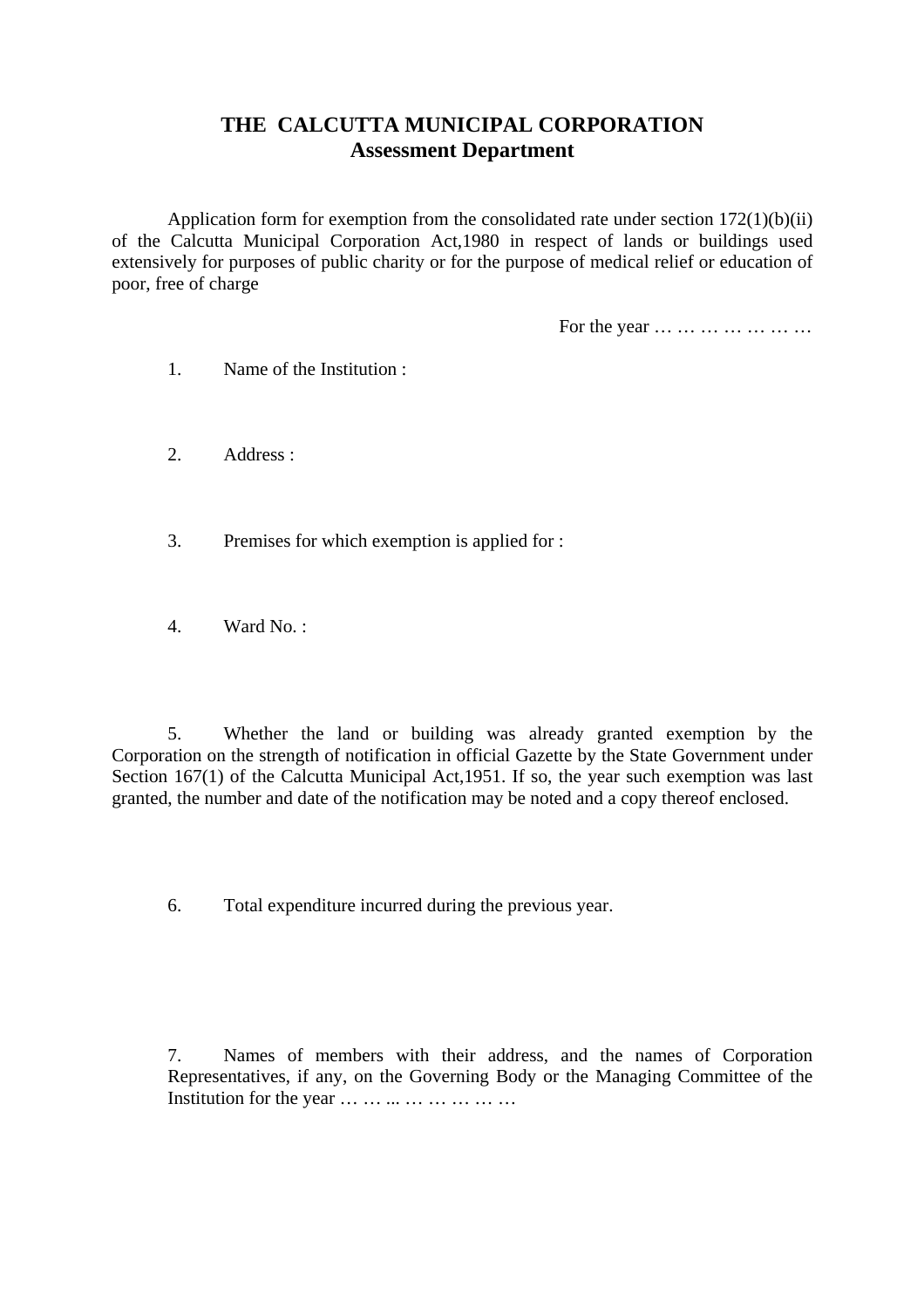8. Annual report and statement of audit accounts for the previous year, i.e. … … … … … … enclosed.

[ The Corporation on the 12th August, 1936, directed that all institutions applying for Corporation grants of Rs.1,000 or more (including rates where exemption is given from Corporation rates)for any year, must have their accounts audited at least once a year, by a chartered Accountant or a G.D.A or an R.A and shall further submit audited statements of accounts (preferably an Income & Expenditure account and a Balance Sheet) together with the Auditor's reports, such statements covering a period of 12 months ending on a date not earlier than some day of the previous financial year of the Corporation and that no application for grant should be considered before such audited accounts are submitted.]

*Dated .. .. … … … … … … 20* 

 *Signature of applicant (with designation)* 

We also undertake to inform the Corporation in writing in case such land or building or portion thereof is used for any trade or business or for letting out, within one month of such use of land and building or portion thereof or if the land or building or portion thereof is used for any purpose other than that for which the notification was issued.

*Dated .. .. … … … … … … 20* 

 *Signature of applicant (with designation)*